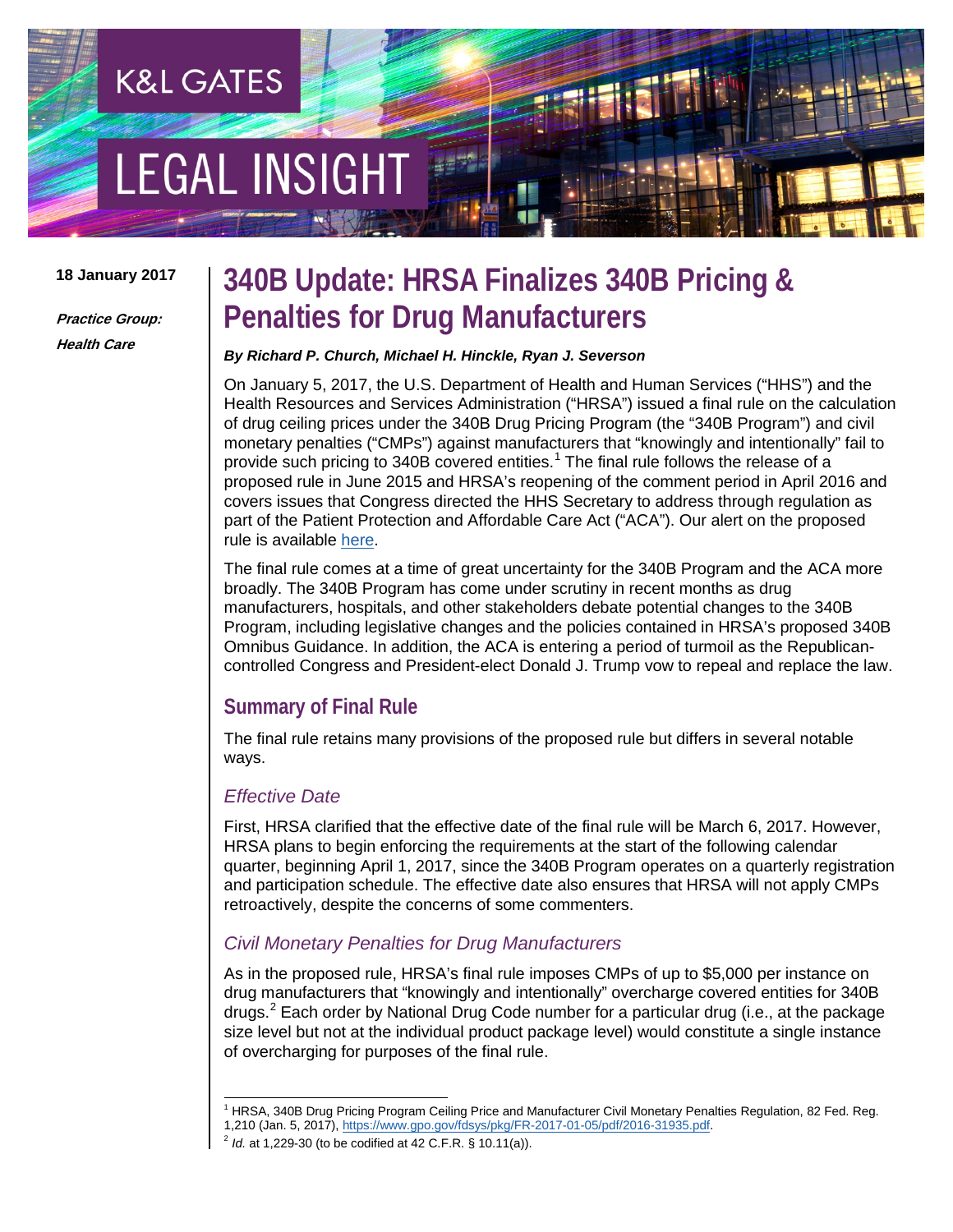#### **340B Update: HRSA Finalizes 340B Pricing & Penalties for Drug Manufacturers**

HRSA declined to provide a definition of "knowingly and intentionally" as part of the regulatory text. In this regard, HRSA indicated it will defer to the Office of the Inspector General, which is tasked with enforcing the final rule and bringing regulatory actions against manufacturers, to review the facts and circumstances in determining whether a manufacturer acted knowingly and intentionally in each case.

Nonetheless, the final rule does provide commentary on what constitutes knowingly and intentionally overcharging. In particular, commentary to the final rule contains a series of examples of what would not constitute knowing and intentional behavior:

- The manufacturer made an isolated inadvertent, unintentional, or unrecognized error in calculating the 340B ceiling price;
- The manufacturer sells a new covered outpatient drug during the period the manufacturer is estimating a price based on the final rule, as long as the manufacturer offers refunds of any overcharges to covered entities within 120 days of determining an overcharge occurred during the estimation period;
- When a covered entity did not initially identify the purchase to the manufacturer as 340Beligible at the time of purchase; or
- When a covered entity chooses to order non-340B priced drugs and the order is not due to a manufacturer's refusal to sell or make drugs available at the [3](#page-1-0)40B price.<sup>3</sup>

For purposes of the final rule, HRSA removed certain other examples that were initially included (e.g., when a manufacturer "acted on a reasonable interpretation of agency guidance"). HRSA also reiterated its comment from the proposed rule that the knowing and intentional standard does not require a manufacturer to have specifically intended to violate the 340B statute; rather, it only requires that the manufacturer intended to overcharge the covered entity.<sup>[4](#page-1-1)</sup> In addition, HRSA noted that manufacturers are prohibited from unilaterally charging a covered entity a price above the 340B ceiling price in situations where the manufacturer has evidence that the covered entity is out of compliance with 340B Program requirements.<sup>[5](#page-1-2)</sup>

As in the proposed rule, a manufacturer's refusal to refund or issue a credit to a covered entity, if new pricing data and the recalculation of a drug's 340B ceiling price reveals that a manufacturer overcharged a covered entity in the past, could amount to a knowing and intentional overcharge giving rise to CMPs.<sup>[6](#page-1-3)</sup> The final rule also maintains the proposed rule's requirement that drug manufacturers bear the burden of ensuring their distribution partners (e.g., wholesalers and authorized distributors) do not overcharge covered entities for 340B drugs. With that said, the final rule clarifies that fees charged directly by a wholesaler or other distributor are not considered part of the 340B ceiling price. In addition, it clarifies that manufacturers may also continue to develop limited distribution procedures, provided that these arrangements comply with 340B Program requirements, and HHS will consider whether a manufacturer has submitted an alternative allocation plan to HHS when

<span id="page-1-0"></span> <sup>3</sup> *Id.* at 1,221.

<sup>4</sup> *Id.* at 1,222.

<span id="page-1-4"></span><span id="page-1-3"></span><span id="page-1-2"></span><span id="page-1-1"></span><sup>5</sup> *Id.* at 1,223.

<sup>6</sup> *Id.* at 1,230 (to be codified at 42 C.F.R. § 10.11(b)(4)).

 $7$  *Id.* (to be codified at 42 C.F.R. § 10.11(b)(1)).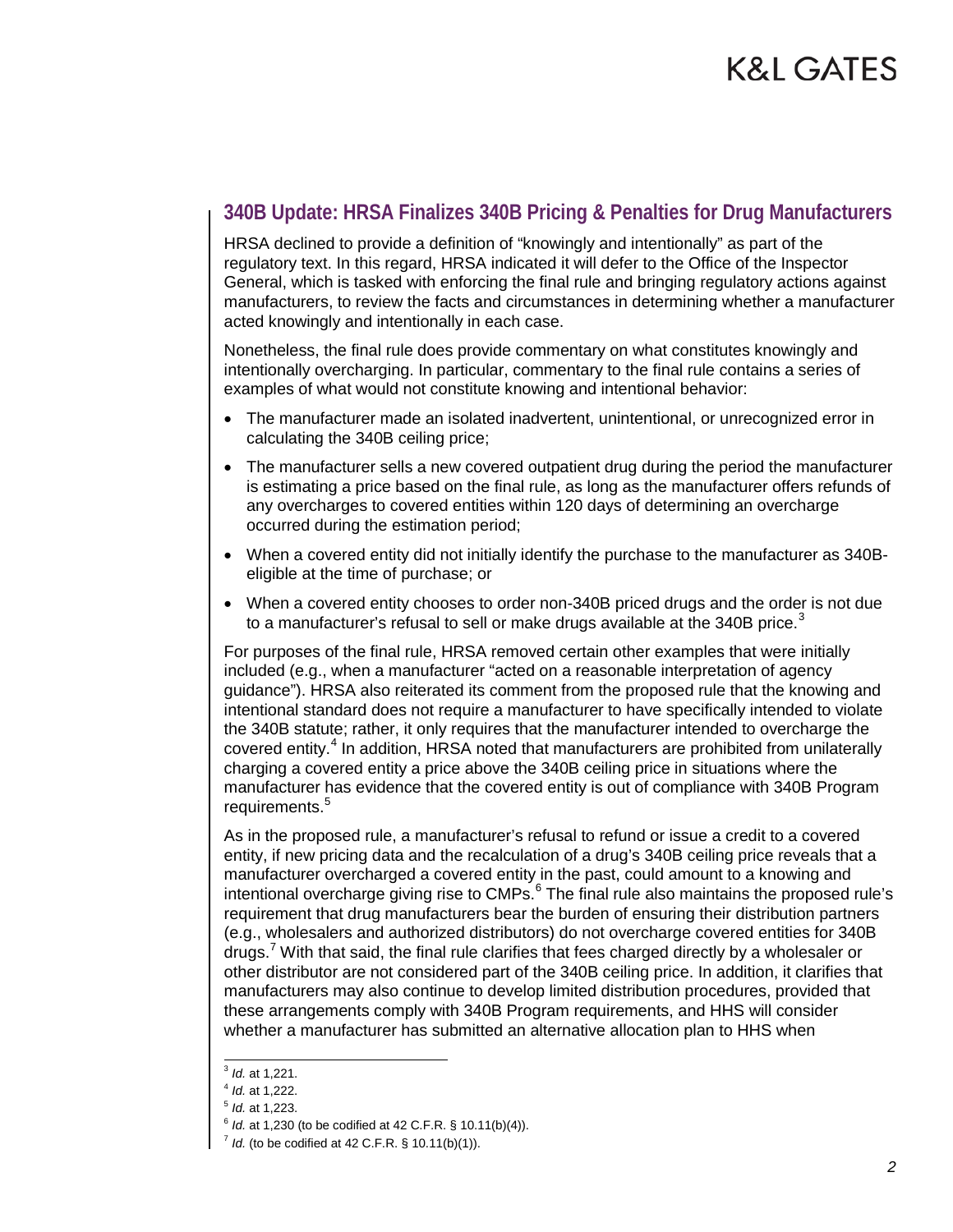#### **340B Update: HRSA Finalizes 340B Pricing & Penalties for Drug Manufacturers**

investigating a manufacturer for a possible overcharge. $8$  However, manufacturers may not offset potential overcharges with discounts or other price reductions on other transactions.<sup>[9](#page-2-1)</sup>

HRSA indicated it will develop further subregulatory guidance for manufacturers to follow in issuing refunds to covered entities for drug purchases above the 340B ceiling price. Until such guidance is released, HRSA expects that manufacturers and covered entities will work in good faith to resolve refund-related issues in a reasonable manner that is documented by the parties. $10$ 

Under the final rule, CMPs will be imposed "pursuant to applicable procedures at 42 CFR part 1003."<sup>[11](#page-2-3)</sup> Although some commenters argued that the regulatory text (which was also included in the proposed rule) is not sufficiently clear that the term "procedures" encompasses all the definitions and standards for CMPs otherwise outlined in 42 C.F.R. § 1003, HHS responded that revisions to the text were not necessary. However, HHS will "monitor activities relating to the evaluation and pursuit of CMPs and, if necessary, will consider issuing additional guidance about procedures applicable to such actions."<sup>[12](#page-2-4)</sup>

#### *Calculation of Ceiling Prices*

The final rule maintains the proposed rule's basic formula for manufacturers to calculate the ceiling price of a 340B drug, namely by subtracting the drug's Medicaid "Unit Rebate Amount" from the drug's "Average Manufacturer Price" ("AMP").<sup>[13](#page-2-5)</sup>

With respect to a new covered outpatient drug, manufacturers are directed to estimate the 340B ceiling price as of the date the drug is first available for sale by subtracting the appropriate rebate percentage from the drug's wholesale acquisition cost. However, once AMP data is available (which should occur no later than the fourth quarter that the drug is available for sale), manufacturers must retroactively calculate the actual 340B ceiling price from the time the drug was first available and use the actual 340B ceiling price moving forward. By contrast, the proposed rule would have required manufacturers to provide estimated ceiling prices for the first three quarters after the drug was available, regardless of the availability of AMP data to calculate the actual 340B ceiling price.

If a covered entity paid more than the actual 340B ceiling price for the drug during the period when the estimated price was used, the covered entity is entitled to a refund or credit from the manufacturer for those purchases within 120 days of the determination by the manufacturer that an overcharge occurred.<sup>[14](#page-2-6)</sup> This represents an extension of time from the proposed rule, which would have required refunds or credits for the first three quarters in which the estimated ceiling price was used by the end of the fourth quarter in which the drug was available.<sup>[15](#page-2-7)</sup> HRSA also notes in the preamble to the final rule that a covered entity and

<span id="page-2-6"></span><sup>14</sup> *Id.* (to be codified at 42 C.F.R. § 10.10(c)). By contrast, a covered entity is not obligated to refund a manufacturer if the covered entity underpaid for a drug during the period in which an estimated 340B ceiling price was used. *Id.* at 1,220.

 <sup>8</sup> *Id.* at 1,225.

<span id="page-2-2"></span><span id="page-2-1"></span><span id="page-2-0"></span><sup>&</sup>lt;sup>9</sup> *Id.* (to be codified at 42 C.F.R. § 10.11(b)(3)).

<sup>10</sup> *Id* at 1,226.

<sup>&</sup>lt;sup>11</sup> *Id.* (to be codified at 42 C.F.R. § 10.11(a)).

<span id="page-2-4"></span><span id="page-2-3"></span><sup>12</sup> *Id.* at 1,227.

<span id="page-2-5"></span><sup>13</sup> *Id.* at 1,229 (to be codified at 42 C.F.R. § 10.10(a)).

<span id="page-2-7"></span><sup>15</sup> *See* 80 Fed. Reg. 34,588 (June 17, 2015), <https://www.gpo.gov/fdsys/pkg/FR-2015-06-17/pdf/2015-14648.pdf> ("The refunds or credit for the first three quarters must be provided to covered entities by the end of the fourth quarter.").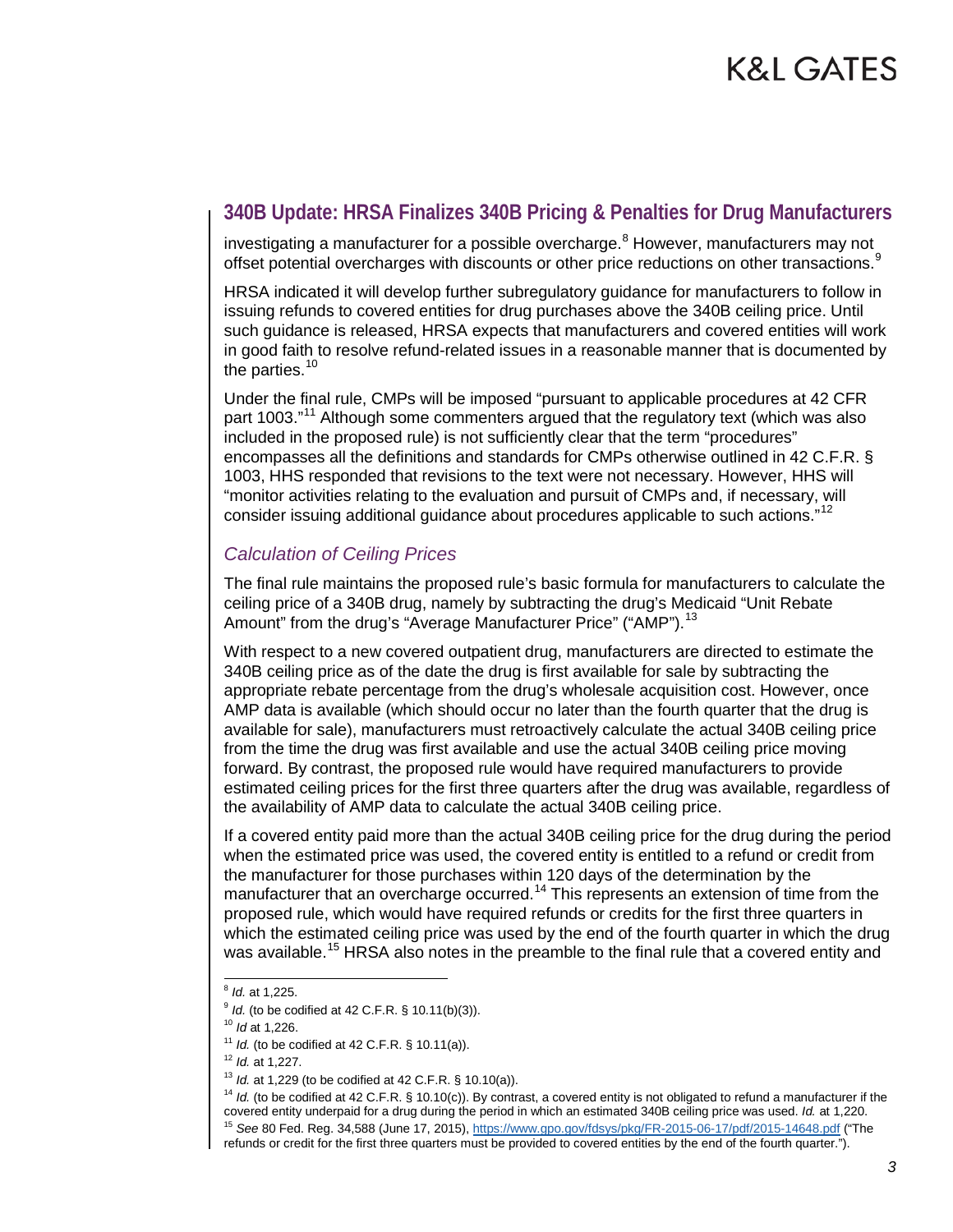#### **340B Update: HRSA Finalizes 340B Pricing & Penalties for Drug Manufacturers**

manufacturer may determine that a given overcharge is not significant or agree to other payment options such as netting or crediting.<sup>[16](#page-3-0)</sup> In these instances, both parties are free to pursue mutually agreed-upon alternative refund arrangements.<sup>[17](#page-3-1)</sup> HRSA also rejected the creation of a materiality standard for purposes of determining whether a refund resulting from differences between initial ceiling price estimates and the retroactive actual ceiling price after a new drug becomes available is necessary.<sup>[18](#page-3-2)</sup> HRSA also noted that it plans to issue guidance on operational elements of the 340B ceiling price calculation in future guidance associated with the 340B Program ceiling price reporting system.

As part of the final rule, HRSA also finalized the penny pricing policy as initially proposed, despite objections from many commenters that alternative policies should apply.<sup>[19](#page-3-3)</sup> In particular, alternatives proposed by commenters included the federal ceiling price, the most recent positive 340B ceiling price from previous quarters, a nominal price, and allowing manufacturers to utilize any reasonable pricing methodology they choose. HRSA concluded that the alternatives proposed by commenters were inconsistent with the 340B ceiling price formula established in the Public Health Service Act and the overall 340B statutory scheme.<sup>[20](#page-3-4)</sup> Finally, HRSA removed certain definitions from the final rule after determining that they were either unnecessary or confusing. In particular, HRSA removed the definitions of "340B drug," "wholesaler," "package size," and "case package size" from the final rule. $21$ 

#### **Conclusion**

As with the proposed rule, the final rule would impose penalties on conduct that is already prohibited by manufacturers. That said, the final rule is likely to garner significant interest as manufacturers, 340B covered entities, and others monitor HRSA's enforcement activity in this area, particularly given the political climate surrounding the 340B Program. Accordingly, all 340B stakeholders should become familiar with the final rule as part of their overall 340B Program compliance efforts.

#### **Authors:**

**Richard P. Church** richard.church@klgates.com +1.919.466.1187

**Michael H. Hinckle** michael.hinckle@klgates.com +1.919.466.1115

**Ryan J. Severson** ryan.severson@klgates.com +1.312.807.4380

<span id="page-3-0"></span>16 82 Fed. Reg. at 1,218.

<span id="page-3-4"></span><sup>20</sup> *Id.* at 1,215.

<span id="page-3-1"></span> $17$  *Id.* 

<span id="page-3-2"></span><sup>18</sup> *Id.* at 1,220.

<span id="page-3-3"></span><sup>19</sup> *Id.* at 1,229 (to be codified at 42 C.F.R. § 10.10(b)).

<span id="page-3-5"></span><sup>21</sup> *See id.* at 1,229 (to be codified at 42 C.F.R. § 10.3).